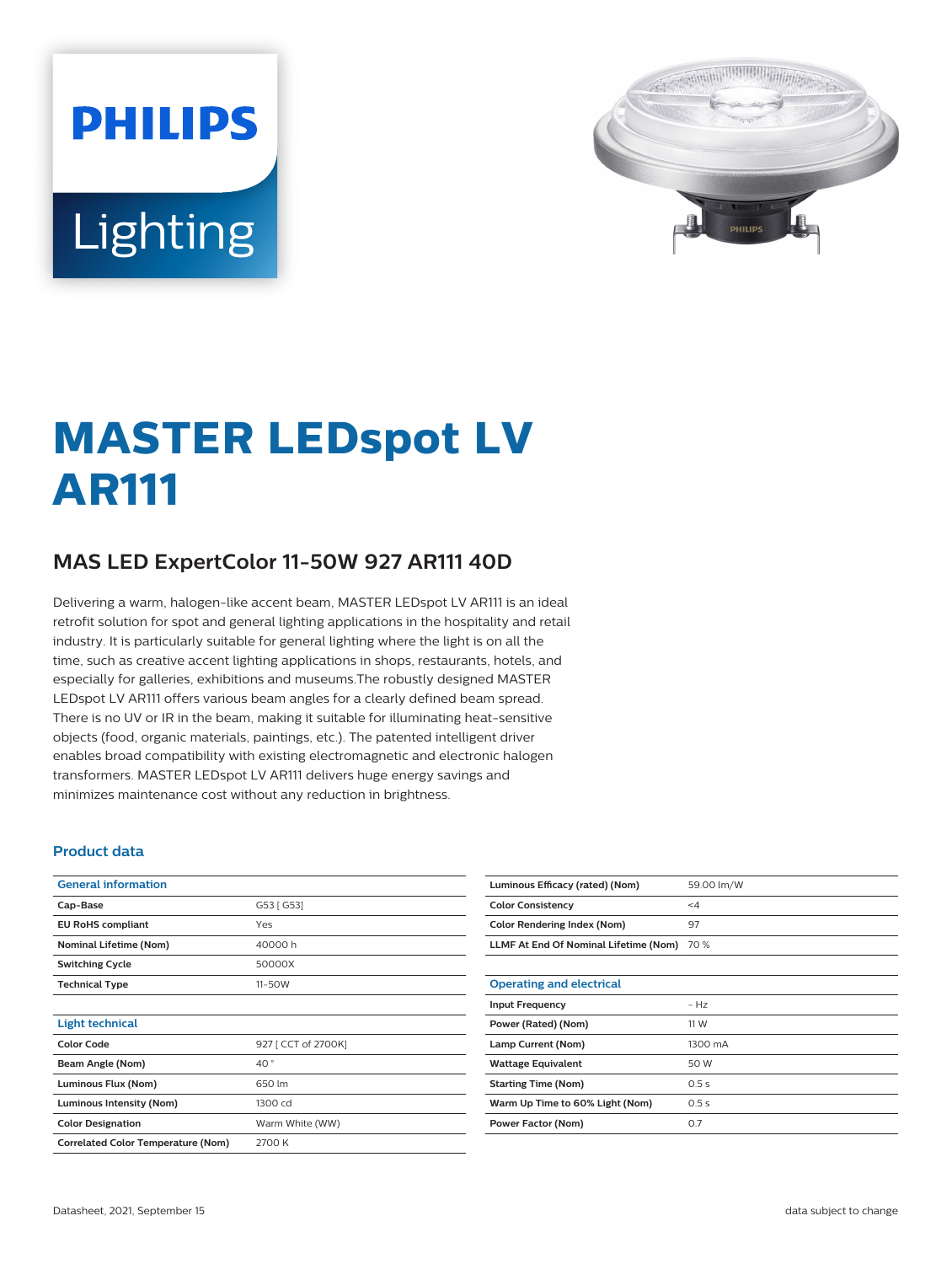#### **MASTER LEDspot LV AR111**

| Voltage (Nom)                       | ac electronic 12 V |
|-------------------------------------|--------------------|
|                                     |                    |
| <b>Temperature</b>                  |                    |
| T-Case Maximum (Nom)                | 70 °C              |
|                                     |                    |
| <b>Controls and dimming</b>         |                    |
| Dimmable                            | Yes                |
|                                     |                    |
| <b>Mechanical and housing</b>       |                    |
| <b>Bulb Shape</b>                   | AR111              |
|                                     |                    |
| <b>Approval and application</b>     |                    |
| <b>Suitable For Accent Lighting</b> | Yes                |
|                                     |                    |

| Energy Consumption kWh/1000 h        | 13 kWh                                   |
|--------------------------------------|------------------------------------------|
|                                      |                                          |
| <b>Product data</b>                  |                                          |
| Full product code                    | 871869969087800                          |
| Order product name                   | MAS LED ExpertColor 11-50W 927 AR111 40D |
| <b>EAN/UPC - Product</b>             | 8718699690878                            |
| Order code                           | 929002238808                             |
| <b>Numerator - Quantity Per Pack</b> |                                          |
| Numerator - Packs per outer box      | 6                                        |
| Material Nr. (12NC)                  | 929002238808                             |
| Net Weight (Piece)                   | 0.160 kg                                 |
|                                      |                                          |

#### **Dimensional drawing**



| Product                                  |                        |
|------------------------------------------|------------------------|
| MAS LED ExpertColor 11-50W 927 AR111 40D | $111 \text{ mm}$ 62 mm |
|                                          |                        |

**MAS LED ExpertColor 11-50W 927 AR111 40D**

#### **Photometric data**



100 Intensity  $(96)$  — Intensity (%) 80 60 40 20  $_{\frac{0}{200}}$ 700 800 200 300 400 500 600  $\lambda$ [nm] $-$ 

**LEDspots 50W G53 AR111 927 40D**

**LEDspots 50W G53 AR111 927**